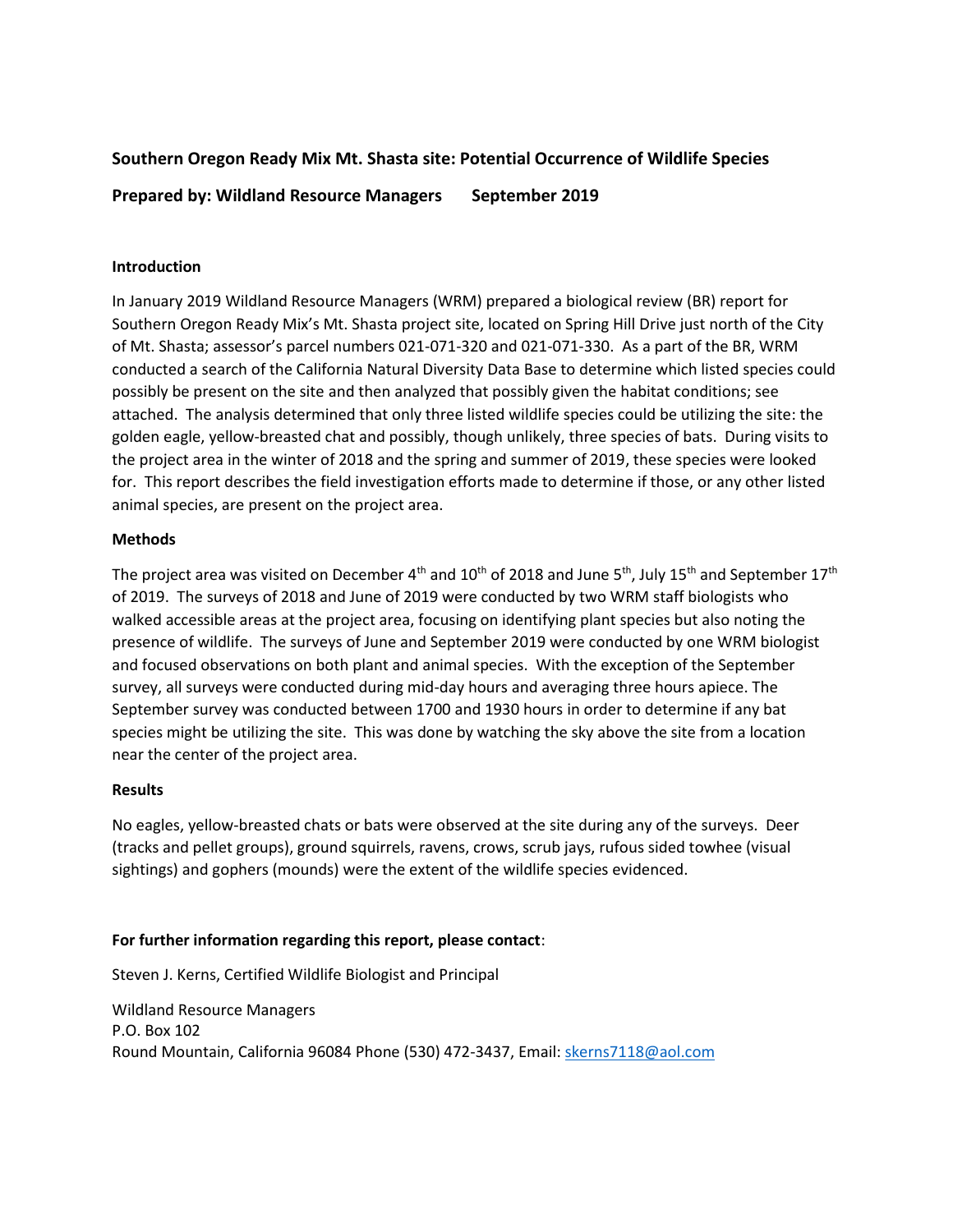#### **Reference cited**

California Natural Diversity Data Base, Query of City of Mt. Shasta Quadrangle. 2019. California Department of Fish and Wildlife online data base.

Wildland Resource Managers. 2019. Biological Review: Southern Oregon Ready Mix LLC, Mt. Shasta, California. Report prepared for Southern Oregon Ready Mix LLC.

Wildland Resource Managers. 2019. Follow-up Botany Survey Report for: Southern Oregon Ready Mix: Mt Shasta Site. Report prepared for Southern Oregon Ready Mix LLC.

**Results of California Natural Diversity Data Base, Query of City of Mt. Shasta Quadrangle follow this page.**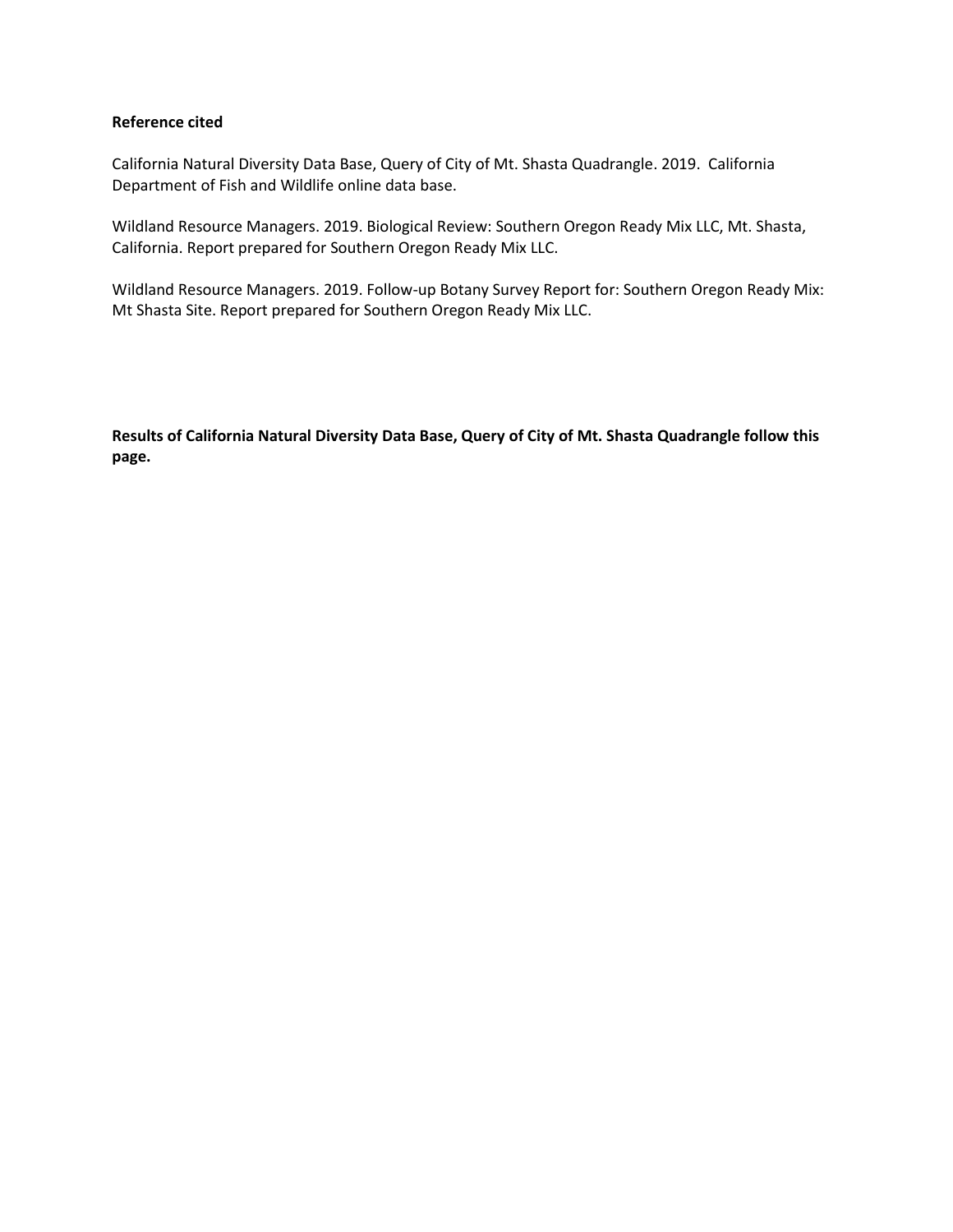| Common<br><b>Name</b> | <b>Scientific Name</b>      | Status *       | <b>General Habitat Description</b>                                                                                                                                                                                                                    | <b>Potential to Occur in Project Area</b>                                                                           |
|-----------------------|-----------------------------|----------------|-------------------------------------------------------------------------------------------------------------------------------------------------------------------------------------------------------------------------------------------------------|---------------------------------------------------------------------------------------------------------------------|
| Wildlife              |                             |                |                                                                                                                                                                                                                                                       |                                                                                                                     |
| Golden Eagle          | Aquila<br>chrysaetos        | SFP,<br>SWL    | Favor partially or completely open<br>country, especially around mountains,<br>hills and cliffs.                                                                                                                                                      | The project area may contain suitable<br>hunting habitat for the golden eagle.                                      |
| Bald eagle            | Haliaeetus<br>leucocephalus | FD,<br>SFP, SE | Coasts, rivers, large lakes; in migration,<br>also mountains, open country. Typically<br>close to water, also locally in open dry<br>country.                                                                                                         | The project area is unlikely to have<br>suitable hunting habitat for the bald<br>eagle.                             |
| Osprey                | Pandion<br>haliaetus        | <b>SWL</b>     | Rivers, lakes, coast. Found near water,<br>either fresh or salt, where large<br>numbers of fish are present. May be<br>most common around major coastal<br>estuaries and salt marshes, but also<br>regular around large lakes, reservoirs,<br>rivers. | The lack of a permanent water source<br>within the project area makes it unlikely<br>that an osprey would be found. |
| <b>Black Swift</b>    | Cypseloides<br>niger        | SSSC           | Nests on cliffs and behind waterfalls.<br>Feeds over forests and open areas.                                                                                                                                                                          | There is no suitable habitat for this<br>species within the project area.                                           |
| <b>Bank swallow</b>   | Riparia riparia             | <b>ST</b>      | Bank Swallows live in low areas along<br>rivers, streams, ocean coasts, or<br>reservoirs. Their territories usually<br>include vertical cliffs or banks where<br>they nest in colonies of 10 to 2,000<br>nests.                                       | There is no suitable habitat for the bank<br>swallow within the project area.                                       |

There is no suitable habitat for the

| Willow<br>flycatcher            | Empidonax trallii          | <b>SE</b>             | Occupy areas with willows or other<br>shrubs near standing or running water.                                                                                                                              | There is no suitable habitat for the<br>willow flycatcher within the project<br>area.                                                                                                                                                                                            |
|---------------------------------|----------------------------|-----------------------|-----------------------------------------------------------------------------------------------------------------------------------------------------------------------------------------------------------|----------------------------------------------------------------------------------------------------------------------------------------------------------------------------------------------------------------------------------------------------------------------------------|
| Prarie falcon                   | Falco mexicanus            | SWL                   | They occur in wide-open habitats of<br>the West, including sagebrush, desert,<br>prairie, agricultural fields, and alpine<br>meadows up to 3500m elevation. They<br>nest on ledges on sheer rocky cliffs. | There is no suitable nesting habitat<br>within the project area. There may be<br>suitable hunting habitat within the<br>project area.                                                                                                                                            |
| American<br>peregrine<br>falcon | Falco peregrinus<br>anatum | FD, SD,<br><b>SFP</b> | Typically perch or nest on skyscrapers,<br>water towers, cliffs, power poles and<br>other tall structures.                                                                                                | There is no suitable habitat within the<br>project area.                                                                                                                                                                                                                         |
| Yellow-<br>breasted chat        | Icteria virens             | <b>SSSC</b>           | Yellow-breasted Chats live in thickets<br>and other dense, regrowing areas<br>such as bramble bushes, clearcuts,<br>powerline corridors, and shrubs along<br>streams.                                     | Due to the abundance of shrubs, there<br>may be suitable habitat for this species.<br>However, due to the lack of a<br>permanent water source and the<br>project area's proximity to both<br>Interstate-5 and Black Butte transfer<br>station, finding this species is unlikely. |
| Sierra Nevada<br>red fox        | Vulpes vulpes<br>necator   | FC, ST                | Red fir and lodgepole pine forests in<br>the subalpine zone and alpine fell-<br>fields of the Sierra Nevada. Open<br>areas are used for hunting, forested<br>habitats for cover and reproduction.         | The Sierra Nevada red fox is unlikely to<br>be found within the project area.                                                                                                                                                                                                    |
| California<br>Wolverine         | Gulo gulo                  | FP, ST,<br><b>SFP</b> | Rugged, remote country, spending<br>most of their time in high elevations<br>near or above timberline.                                                                                                    | There is no suitable habitat for this<br>species within the project area.                                                                                                                                                                                                        |
| Fisher-West<br>Coast DPS        | Pekania pennanti           | ST,<br>SSSC           | Spend most of their time on the forest<br>floor and prefer continuous coniferous<br>forest to other habitats.                                                                                             | With the lack of canopy cover, the<br>project area does not have suitable<br>habitat for the west coast fisher.                                                                                                                                                                  |
|                                 |                            |                       |                                                                                                                                                                                                           |                                                                                                                                                                                                                                                                                  |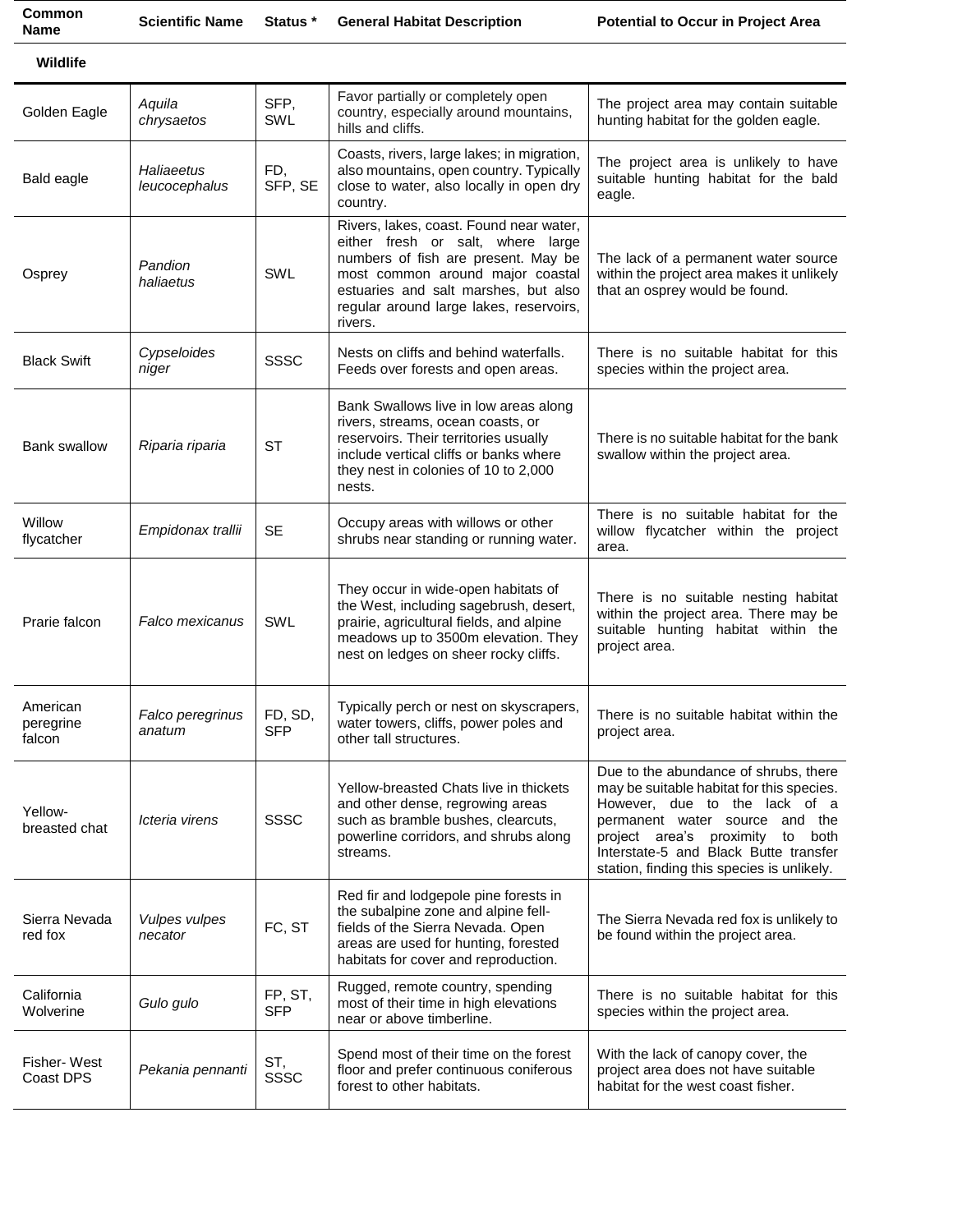| Western mastiff<br>bat                                | Eumops perotis<br>californicus                | <b>SSSC</b> | Most frequently encountered in broad<br>open areas. Generally found in a<br>variety of habitats, from dry desert<br>washes, flood plains, chaparral, oak<br>woodland, open ponderosa pine forest,<br>grassland, montane meadows, and<br>agricultural areas. Primarily a cliff-<br>dwelling species. | The lack of rock outcroppings and<br>cliffs make it unlikely that this species<br>would be found within the project area. |
|-------------------------------------------------------|-----------------------------------------------|-------------|-----------------------------------------------------------------------------------------------------------------------------------------------------------------------------------------------------------------------------------------------------------------------------------------------------|---------------------------------------------------------------------------------------------------------------------------|
| Pallid bat                                            | Antrozous<br>pallidus                         | <b>SSSC</b> | They roost in a variety of places but<br>favor rocky outcrops.                                                                                                                                                                                                                                      | See Potential to Occur for Western<br>mastiff bat.                                                                        |
| Spotted bat                                           | Euderma<br>maculatum                          | <b>SSSC</b> | Spotted Bats roost in the small cracks<br>found in cliffs and stony outcrops.                                                                                                                                                                                                                       | See Potential to Occur for Western<br>mastiff bat.                                                                        |
| <b>Plants</b>                                         |                                               |             |                                                                                                                                                                                                                                                                                                     |                                                                                                                           |
| Cylindrical<br>trichodon                              | Trichodon<br>cylindricus                      | 2B.2        | Acidic habitats, and is often abundant<br>in stubble fields. It also grows in sand<br>pits and gravel pits, on the banks of<br>streams and rivers, disturbed<br>roadsides, and sometimes on<br>seasonally flooded ground at the edge<br>of lakes and reservoirs.                                    | There is suitable habitat within the<br>project area for this species of moss.                                            |
| Siskiyou onion                                        | Allium<br>siskiyouense                        | 4.3         | Grows within serpentine and rocky<br>soils from 300-2700 m                                                                                                                                                                                                                                          | There is suitable habitat within the<br>project area to support this species.                                             |
| Alpine<br><b>Bittercress</b><br>(fleshy<br>toothwort) | Cardamine<br>bellidifolia var.<br>pachyphylla | 4.3         | Inhabits cliffs, ravines and wet shelves<br>in the alpine zone.                                                                                                                                                                                                                                     | There is no suitable habitat within the<br>project area.                                                                  |
| Mt. Shasta<br>arnica                                  | Arnica viscosa                                | 4.3         | Open, rocky, subalpine to alpine sites<br>from 2000-2500 m                                                                                                                                                                                                                                          | There is suitable habitat to support this<br>species however, Mt. Shasta arnica<br>typically grows at higher elevations.  |
| Wooly<br>balsamroot                                   | Balsamorhiza<br>lanata                        | 1B.2        | Open woodland, grassy slopes within<br>foothill woodland communities.                                                                                                                                                                                                                               | There is no suitable habitat within the<br>project area to support this species.                                          |
| Silky<br>balsamroot                                   | Balsamorhiza<br>sericea                       | 1B.3        | Serpentine outcrops, rocky slopes.<br>400-1800 m                                                                                                                                                                                                                                                    | There is sufficient habitat within the<br>project area to support this species.                                           |
| Baker's globe<br>mallow                               | Iliamna bakeri                                | 4.2         | Grows in mountain forests and<br>woodlands on volcanic soils.                                                                                                                                                                                                                                       | There is sufficient habitat for Baker's<br>globe mallow within the project area.                                          |
| Shasta<br>chaenactis                                  | Chaenactis<br>suffrutescens                   | 1B.3        | Unstable, sandy to rocky, generally<br>serpentine soils, scree, drainages.<br>700-2300 m                                                                                                                                                                                                            | There is sufficient habitat within the<br>project area to support this species.                                           |
| Shasta<br>beardtongue                                 | Penstemon<br>heterodoxus var.<br>shastensis   | 4.3         | Occurs in meadows within the<br>communities of red fir forest and<br>yellow-pine forest.                                                                                                                                                                                                            | There is no suitable habitat for this<br>species within the project area.                                                 |
| Waldo daisy                                           | Erigeron<br>bloomeri var.<br>nudatus          | 2B.3        | Serpentine slopes and rocky ridges<br>within lodgepole forest, red fir forest<br>and yellow pine forest communities.                                                                                                                                                                                | There is no sufficient habitat within the<br>project area to support this species.                                        |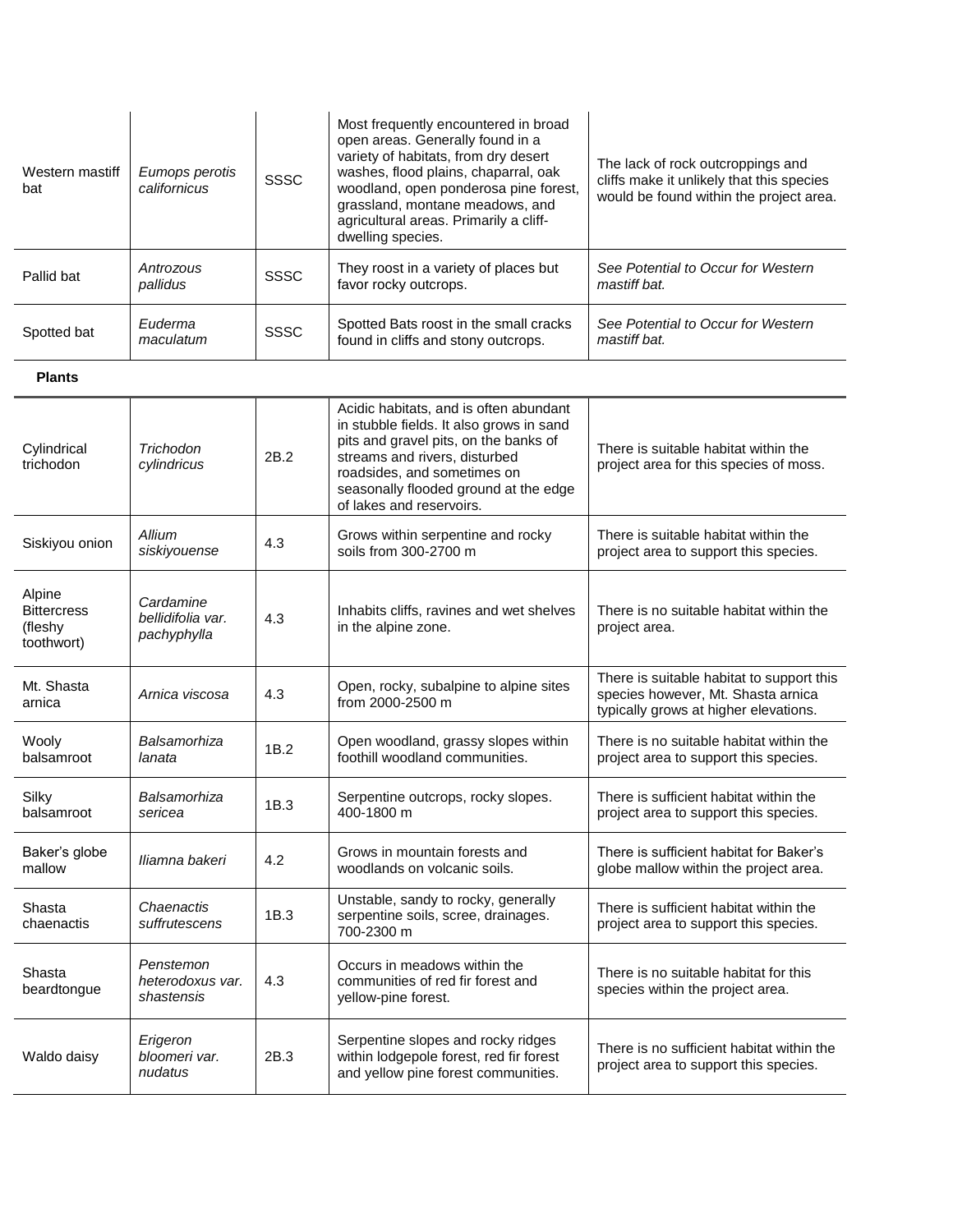| Little hulsea                | Hulsea nana                                | 2B.3 | Grows in the talus of volcanic<br>mountains and plateaus. 1524-4300<br>m.                                                        | There is sufficient habitat within the<br>project area to support this species.                                       |
|------------------------------|--------------------------------------------|------|----------------------------------------------------------------------------------------------------------------------------------|-----------------------------------------------------------------------------------------------------------------------|
| Snow fleabane<br>daisy       | Erigeron nivalis                           | 2B.3 | Volcanic rocks and meadows within<br>subalpine forest communities. 2700-<br>2900 m                                               | This species typically grows at<br>elevations higher than the elevational<br>range within the project area.           |
| Klamath Rock<br>daisy        | Erigeron<br>petrophilus var.<br>viscidulus | 4.3  | Rocky foothills to montane forest,<br>sometimes within serpentine soils.<br>1500-2700 m                                          | There is no suitable habitat within the<br>project area to support this species.                                      |
| Subalpine aster              | Eurybia merita                             | 2B.3 | Open, mesic or dry, rocky areas and<br>woods, clearings, burnt areas, creek<br>banks (rocky, sandy, or gravelly),<br>1300-2000 m | There is sufficient habitat within the<br>project area to support this species.                                       |
| Alkali<br>hymenoxys          | Hymenoxys<br>lemmonii                      | 2B.3 | Roadsides, open areas, meadows,<br>slopes, drainage areas, stream banks.<br>800-3200 m                                           | There is no suitable habitat within the<br>project area to support this species.                                      |
| Golden alpine<br>draba       | Draba aureola                              | 1B.3 | Scree, talus, generally volcanic<br>substrates, alpine meadows, open<br>conifer forests. 2250-3200 m                             | This species typically grows at<br>elevations higher than the elevational<br>range within the project area.           |
| Mt. Eddy draba               | Draba carnosula                            | 1B.3 | Rocky slopes and open rocky areas.<br>2000-2700 m                                                                                | This species typically grows at<br>elevations higher than the elevational<br>range within the project area.           |
| Howell's draba               | Draba howellii                             | 4.3  | See Mt. Eddy draba                                                                                                               |                                                                                                                       |
| Short-podded<br>thelypodium  | Thelypodium<br>brachycarpum                | 4.2  | Alkaline soils, adobe flats and pond<br>margins. 800-2330 m                                                                      | There is no suitable habitat within the<br>project area to support this species.                                      |
| Rough harebell               | Campanula<br>scabrella                     | 4.3  | Bare talus slopes in alpine fell-field<br>communities. 2100-2800 m                                                               | This species typically grows at<br>elevations higher than the elevational<br>range within the project area.           |
| Castle Crags<br>harebell     | Campanula<br>shetleri                      | 1B.3 | Rock crevices within yellow pine<br>forests, 1300-1500 m                                                                         | There is sufficient habitat within the<br>project area to support this species.                                       |
| Cascade alpine<br>campion    | Silene suksdorfii                          | 2B.3 | Rocky slopes, alpine fell-field<br>communities. 2400-3100 m                                                                      | This species typically grows at<br>elevations higher than the elevational<br>range within the project area.           |
| Jepson's<br>dodder           | Cuscuta jepsonii                           | 1B.2 | This species of vine grows on<br>Ceanothus diversifolius and<br>Ceanothus prostratus. 1200-2300 m                                | This species could have the potential<br>to occur given that the host species<br>are present within the project area. |
| Northern holly<br>fern       | Polystichum<br><b>lonchitis</b>            | 3    | Generally shaded, moist or wet,<br>granite or limestone crevices or bluffs.                                                      | There is no suitable habitat for this<br>species.                                                                     |
| Klamath<br>manzanita         | Arctostaphylos<br>klamathensis             | 1B.2 | Rocky outcrops, slopes, subalpine<br>forest. 1600-2000 m                                                                         | This species typically grows at<br>elevations higher than the elevational<br>range within the project area.           |
| Little-leaved<br>huckleberry | Vaccinium<br>scoparium                     | 2B.2 | Rocky subalpine woodland. 1800-2200<br>m                                                                                         | This species typically grows at<br>elevations higher than the elevational<br>range within the project area.           |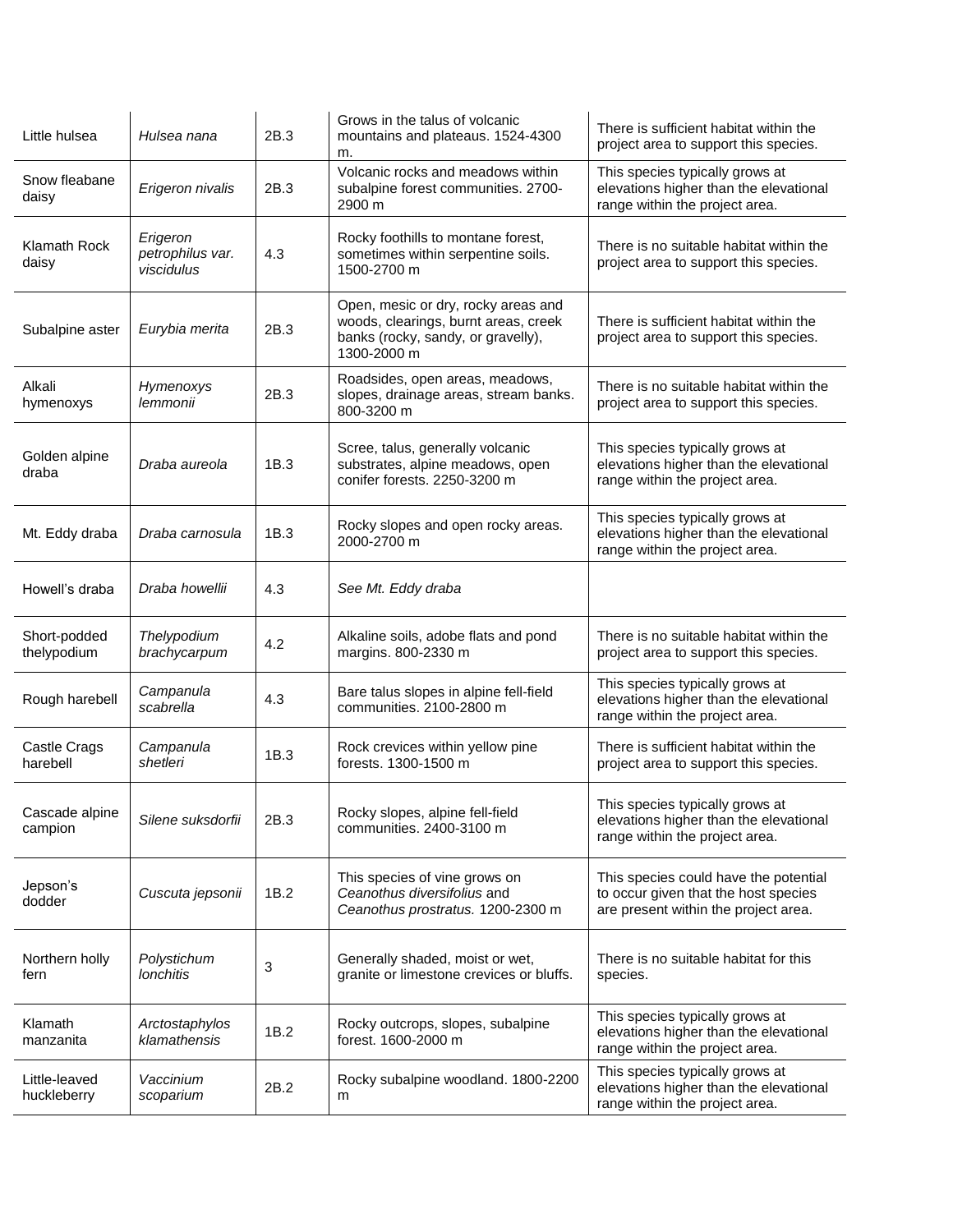| Slender false<br>lupine            | Thermopsis<br>gracilis                            | 4.3  | Open sites generally with mixed-<br>evergreen forest. Communities include<br>foothill woodland, yellow pine forest<br>and North Coast coniferous forest. | There is no suitable habitat within the<br>project area to support this species.                                                                                                     |
|------------------------------------|---------------------------------------------------|------|----------------------------------------------------------------------------------------------------------------------------------------------------------|--------------------------------------------------------------------------------------------------------------------------------------------------------------------------------------|
| Siskiyou<br>phacelia               | Phacelia leonis                                   | 1B.3 | Sandy flats, slopes, conifer forests.<br>1200-2750 m                                                                                                     | There is no suitable habitat within the<br>project area to support this species.                                                                                                     |
| Redwood lily                       | Lilium rubescens                                  | 4.2  | Dry soils in chaparral, gaps in conifer<br>forests. 30-1800 m                                                                                            | There is sufficient habitat within the<br>project area to support this species.                                                                                                      |
| Purple-flowered<br>Washington lily | Lilium<br>washingtonianum<br>ssp.<br>purpurascens | 4.3  | Forest openings, roadsides, chaparral<br>or burned clearcuts in Oregon and<br>down into California.                                                      | There is sufficient habitat within the<br>project area to support this species.                                                                                                      |
| Redding<br>checkerbloom            | Sidalcea celata                                   | 3    | Open oak woodland. 150-370 m                                                                                                                             | There is no oak woodland community<br>within the project area. This species is<br>unlikely to be found.                                                                              |
| Hutchison's<br>lewisia             | Lewisia kelloggii<br>ssp. hutchisonii             | 3.2  | Decomposed granite, slate, volcanic<br>rubble, conifer forest. 1800-2135 m                                                                               | This species typically grows at higher<br>elevations than the elevational range<br>within the project area.                                                                          |
| Northern clarkia                   | Clarkia borealis<br>ssp. borealis                 | 1B.3 | Foothill woodland, forest margin. 400-<br>800 m                                                                                                          | There is no foothill woodland<br>community within the project area.<br>This species is unlikely to be found.                                                                         |
| <b>Humboldt</b><br>County fuchsia  | Epilobium<br>septentrionale                       | 4.3  | Dry, sandy or rocky ledges. 20-1900 m                                                                                                                    | There is sufficient habitat within the<br>project area to support this species.                                                                                                      |
| Siskiyou<br>fireweed               | Epilobium<br>siskiyouense                         | 1B.3 | Scree, moist ledges, typically<br>serpentine ridges. 1700-2500 m                                                                                         | This species typically grows at higher<br>elevations than the elevational range<br>within the project area.                                                                          |
| Northwestern<br>moonwort           | Botrychium<br>pinnatum                            | 2B.2 | Moist fields and shrubby slopes. 1900-<br>2800 m                                                                                                         | This species typically grows at<br>elevations higher than the elevational<br>range within the project area.                                                                          |
| Pumice<br>moonwort                 | Botrychium<br>pumicola                            | 2B.2 | Open volcanic soil. 2700-2800 m                                                                                                                          | This species typically grows at<br>elevations higher than the elevational<br>range within the project area.                                                                          |
| Mountain<br>lady's-slipper         | Cypripedium<br>montanum                           | 4.2  | Moist areas, dry slopes, mixed-<br>evergreen or conifer forest.                                                                                          | The lack of mature timber and<br>wetlands make it unlikely for this<br>species to be found within the project<br>area.                                                               |
| Split-hair<br>paintbrush           | Castilleja<br>schizotricha                        | 4.3  | Decomposed granite or marble. 1500-<br>2300 m                                                                                                            | The elevational range minimum for<br>this species is on the margin of the<br>project area's highest point. The<br>project area may provide suitable<br>habitat for this species.     |
| Pallid bird's-<br>beak             | Cordylanthus<br>tenuis ssp.<br>pallescens         | 1B.2 | Open volcanic alluvium. 900-1200 m                                                                                                                       | Multiple samples of this species have<br>been located just outside of the project<br>area boundary. There is suitable<br>habitat to support this species within<br>the project area. |
| Shasta<br>orthocarpus              | Orthocarpus<br>pachystachyus                      | 1B.1 | Openings in sagebrush scrub. <1000<br>m                                                                                                                  | This species is typically found at lower<br>elevations than the elevational range<br>within the project area.                                                                        |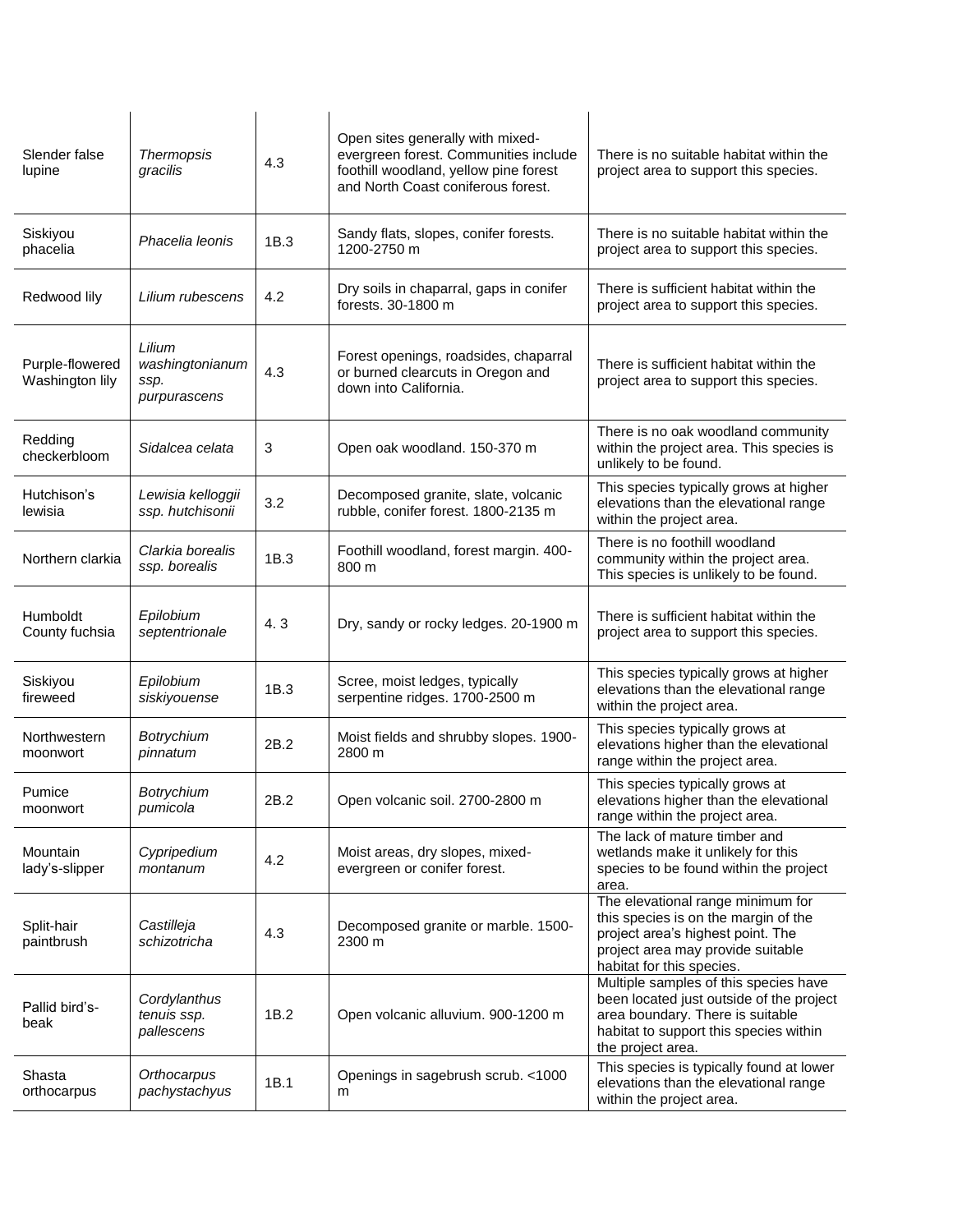| Shasta<br>limestone<br>monkeyflower | Erythranthe<br>taylorii                        | 1B.1 | Crevices in limestone cliffs and<br>outcrops. 900-1000 m                          | There is no suitable habitat due to the<br>volcanic composition of the rock within<br>the project area.                                                                    |
|-------------------------------------|------------------------------------------------|------|-----------------------------------------------------------------------------------|----------------------------------------------------------------------------------------------------------------------------------------------------------------------------|
| Thread-leaved<br>beardtongue        | Penstemon<br>filiformis                        | 1B.3 | Open, rocky places among shrubs<br>within yellow-pine communities. 400-<br>1700 m | There is sufficient habitat for this<br>species within the project area.                                                                                                   |
| Copeland's<br>speedwell             | Veronica<br>copelandii                         | 4.3  | Subalpine meadows and slopes.<br>$<$ 2600 $m$                                     | There is no suitable habitat within the<br>project area to support this species.                                                                                           |
| Tracy's<br>collomia                 | Collomia tracyi                                | 4.3  | Rocky, gravelly, or sandy areas. 30-<br>2100 m                                    | There is sufficient habitat within the<br>project area to support this species.                                                                                            |
| Mt. Eddy sky<br>pilot               | Polemonium<br>eddyense                         | 1B.2 | Serpentine soils. 2649-2750 m                                                     | This species typically grows at higher<br>elevations than the elevational range<br>within the project area.                                                                |
| Mt. Shasta sky<br>pilot             | Polemonium<br>pulcherrimum<br>var, shastense   | 1B.2 | Volcanic talus, 2590-3170 m                                                       | This species typically grows at higher<br>elevations than the elevational range<br>within the project area.                                                                |
| <b>Trinity</b><br>buckwheat         | Eriogonum<br>alpinum                           | 1B.2 | Serpentine soils and rocky areas.<br>2000-2800 m                                  | This species typically grows at higher<br>elevations than the elevational range<br>within the project area.                                                                |
| Congdon's<br>buckwheat              | Eriogonum<br>congdonii                         | 4.3  | Serpentine soils and rocky areas.<br>1500-2300 m                                  | This species is unlikely to be found<br>within the project area. A large<br>population of Congdon's buckwheat<br>grows to the west of the property area,<br>near Mt. Eddy. |
| Pyrola-leaved<br>buckwheat          | Eriogonum<br>pyrolifolium var.<br>pyrolifolium | 2B.3 | Sandy areas and rock outcrops. 800-<br>3300 m                                     | There is sufficient habitat within the<br>project area to support this species.                                                                                            |
| Siskiyou<br>buckwheat               | Eriogonum<br>siskiyouense                      | 4.3  | Serpentine soils and rocky areas.<br>1600-2800 m                                  | There is no suitable habitat within the<br>project area. The project area lacks<br>the elevation and soil type required to<br>support this species.                        |
| Greene's<br>buckwheat               | Eriogonum<br>strictum var.<br>greenei          | 4.3  | See Siskiyou buckwheat                                                            |                                                                                                                                                                            |
| Ternate<br>buckwheat                | Eriogonum<br>ternatum                          | 4.3  | See Siskiyou buckwheat                                                            |                                                                                                                                                                            |
| Mt. Eddy<br>buckwheat               | Eriogonum<br>umbellatum var.<br>humistratum    | 4.3  | See Siskiyou buckwheat                                                            |                                                                                                                                                                            |
| Castle Crags<br>ivesia              | lvesia<br>longibracteata                       | 1B.3 | Granite crevices, 1200-1400 m                                                     | There is no suitable habitat within the<br>project area to support this species.                                                                                           |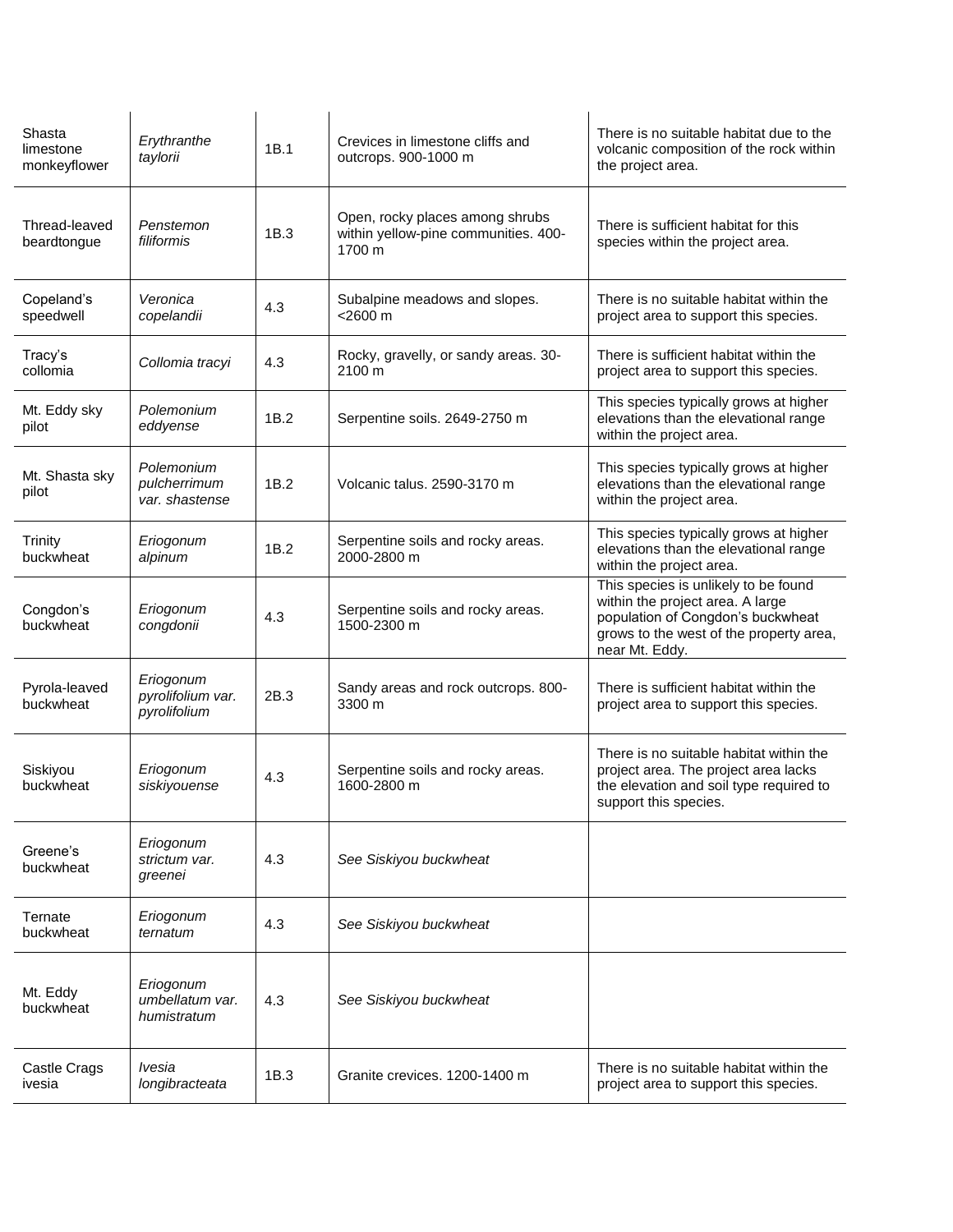| Crested<br>potentilla                    | Potentilla cristae                      | 1B.3 | Seasonally moist, serpentine-like<br>gravels, talus. 1800-2800 m | This species typically grows at<br>elevations higher than the elevational<br>range within the project area.  |
|------------------------------------------|-----------------------------------------|------|------------------------------------------------------------------|--------------------------------------------------------------------------------------------------------------|
| Gasquet rose                             | Rosa<br>gymnocarpa var.<br>serpentina   | 1B.3 | Full sun in chaparral, ultramafic<br>substrates, 400-1500 m      | There is sufficient habitat within the<br>project area to support this species.                              |
| Scott Mountain<br>bedstraw               | Galium<br>serpenticum ssp.<br>scotticum | 1B.2 | Steep slopes in open pine forest.<br>1000-2000 m                 | There is sufficient habitat within the<br>project area to support this species.                              |
| Yellow triteleia                         | Triteleia crocea<br>var. crocea         | 4.3  | Dry slopes within yellow pine forest<br>communities. 640-2100 m  | There is sufficient habitat within the<br>project area to support this species.                              |
| <b>Trinity</b><br>Mountains<br>triteleia | Triteleia crocea<br>var. modesta        | 4.3  | Open conifer forest, dry slopes. 650-<br>2220 m                  | There is sufficient habitat within the<br>project area to support this species.                              |
| Henderson's<br>triteleia                 | Triteleia<br>hendersonii                | 2B.2 | Dry slopes within foothill woodland<br>communities. 100-3000 m   | There is no foothill woodland<br>community within the project area.<br>This species is unlikely to be found. |

# **\* Status Code**

# **Federal**

| - FE |  | Federally Listed- Endangered |
|------|--|------------------------------|
|------|--|------------------------------|

- FT Federally Listed- Threatened
- FC Federal Candidate Species
- FP Federal Proposed Species
- FD Federally Delisted

#### **State:**

- SFP State Fully Protected SE State Listed- Endangered
	- ST State Listed- Threatened
- 
- SC State Candidate Species
- SCCC State Species of Special Concern
- SWL State Watch List
- SD State Delisted

# **Rare Plant Rank**

| 1В | Rare, threatened, or endangered in California and elsewhere             |
|----|-------------------------------------------------------------------------|
| 2B | Rare, threatened, or endangered in California but more common elsewhere |
| 3  | Plants for which more information is needed                             |
| 4  | Plants of limited distribution-Watch list                               |
|    |                                                                         |

**Rare Plant Threat Rank**